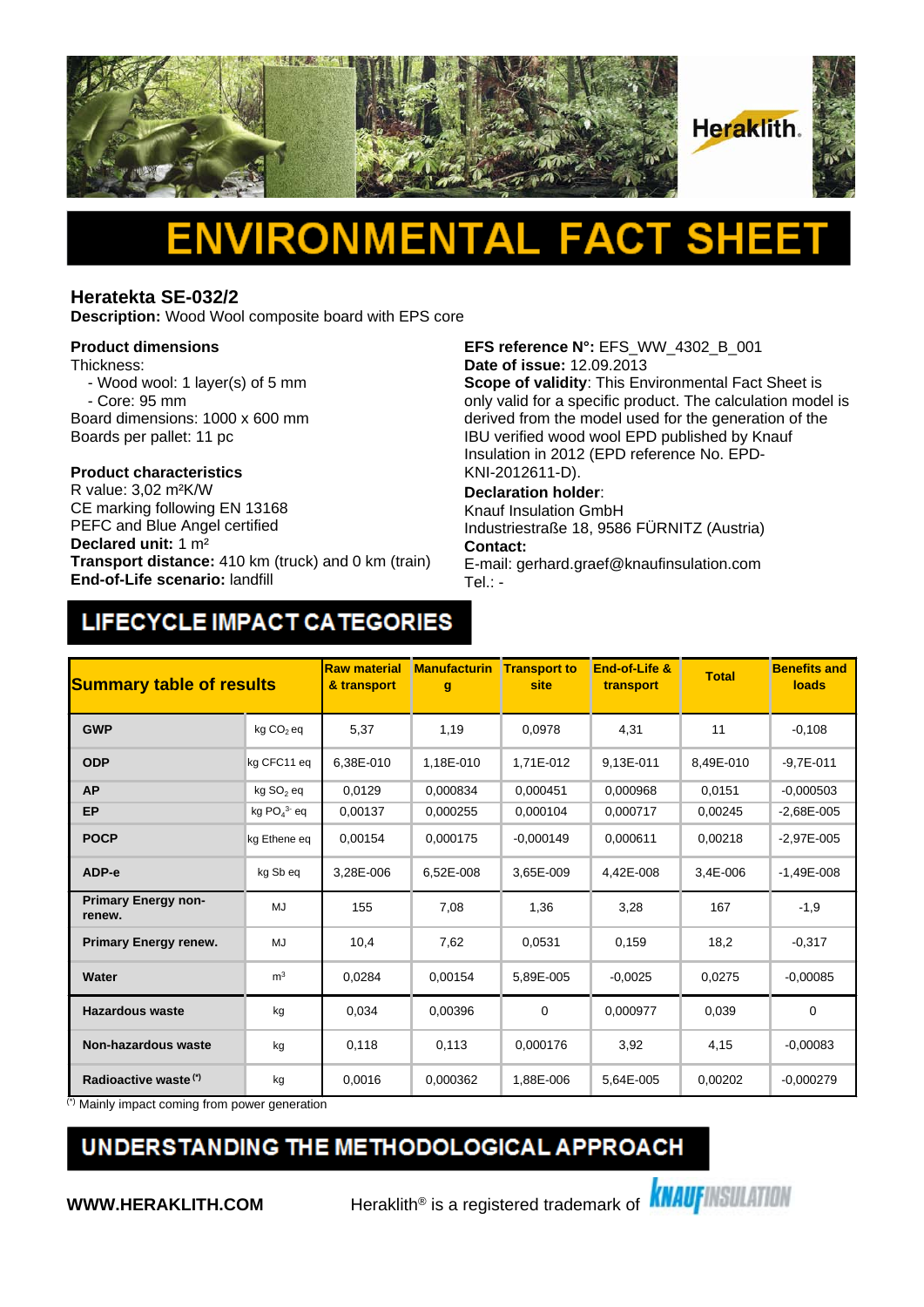

#### **Objectives**

Knauf Insulation is committed to making information about the environmental impact relating to products it places on the market available upon request. The format for presenting this information can either be a standard verified EPD or a simpler Environmental Fact Sheet based on a verified EPD.

The results are based on the LCA of Wood Wool insulation products produced by Knauf Insulation as an average from three different sites, Oosterhout (The Netherlands), Simbach (Germany) and Zalaegerszeg (Hungary).

The areas of application of the wood wool boards include underground parking, basement ceiling and pitched roof, etc.

#### **System boundaries**

The assessment is based on a "Cradle to Gate" LCA with the following additional stages: transportation to job site and end of life stages. Benefits and loads beyond the system boundaries are not included in the total. The 'Cradle to Gate' assessment takes into consideration the following stages of the life cycle: from raw material extraction, (including the necessary upstream processes, auxiliaries, transports and energy supply), the manufacturing and transportation to construction site, as well as the transportation to and the end LCA of life itself. The end of life and the benefits and loads beyond the system boundaries are based on landfill scenarios.

#### **Scope**

Standards: the environmental data reported in this Environmental Fact Sheet are based on calculation rules according to EN 15804 (see annex).The Life Cycle Assessment (LCA) follows ISO 14040:2006 and ISO 14044:2006.

#### **Data and tools**

The model used for the calculation of the LCA results is derived from a verified EPD model. In order to calculate results according to EN 15804, the original model was updated with background LCA datasets from 2012 and slightly adapted (e.g. modules according to EN 15804 and generic end-of-life modules). GaBi 6 software and data were used for modeling and calculation of results. [www.gabi-software.com](http://www.gabi-software.com)

#### **Verification**

The results and the consistency with the abovementioned standards have been checked through an extensive internal review applying PE INTERNATIONAL's quality standards. The original underlying LCA model for Wood Wool was verified by IBU in 2012 and communicated in three Environmental Product Declarations (EPDs). The current calculation has been conducted INTERNATIONAL AG according to the requirements of the PCR "Holzwerkstoffe" /PCR 2011/

### **ENVIRONMENTAL INDICATORS**

**Global Warming Potential** (GPW): impact of greenhouse gases such as carbon dioxide (CO<sub>2</sub>) or methane.

**Ozone Depletion Potential** (ODP): relative impact that the product can cause to the stratospheric ozone layer.

**Acidification Potential** (AP): the acidification of soils and waters predominantly occurs through the transformation of air pollutants into acids

**Eutrophication Potential** (EP): impact of nitrification by nitrogen and phosphorus to aquatic and terrestrial ecosystems, for example through algal blooms, disturbing the balance between species.

**Photochemical Ozone Creation Potential** (POCP): also known as summer smog, the impact from oxidizing of volatile compounds in the presence of nitrogen oxides (NOx) which frees ozone in the lower atmosphere

**Abiotic Depletion Potential element** (ADP- e): impact from depletion of resources excluding fossil fuel resources (such as oil or natural gas) expressed in equivalent antimony so to take into account scarcity of resources.

**Non-renewable Primary Energy**: non-renewable energy resources required to manufacture the product. Sources of nonrenewable energy are fossil fuels and uranium**.**

**Renewable Primary Energy:** renewable energy resources required to manufacture the product. Sources of renewable energy are biomass, wind, solar or hydraulic sources for example.

**Net fresh water**: input of net fresh water consumed in the life cycle stages ("blue water consumption" equals evaporated water).

**Annex to Environmental Fact Sheet N° EFS\_WW\_4302\_B\_001**

Complete results according to EN 15804 presentation

**RESULTS OF THE LCA - ENVIRONMENTAL IMPACT:** 1 m² Heratekta SE-032/2

**WWW.HERAKLITH.COM** Peraklith® is a registered trademark of **KNAUFINSULATION**